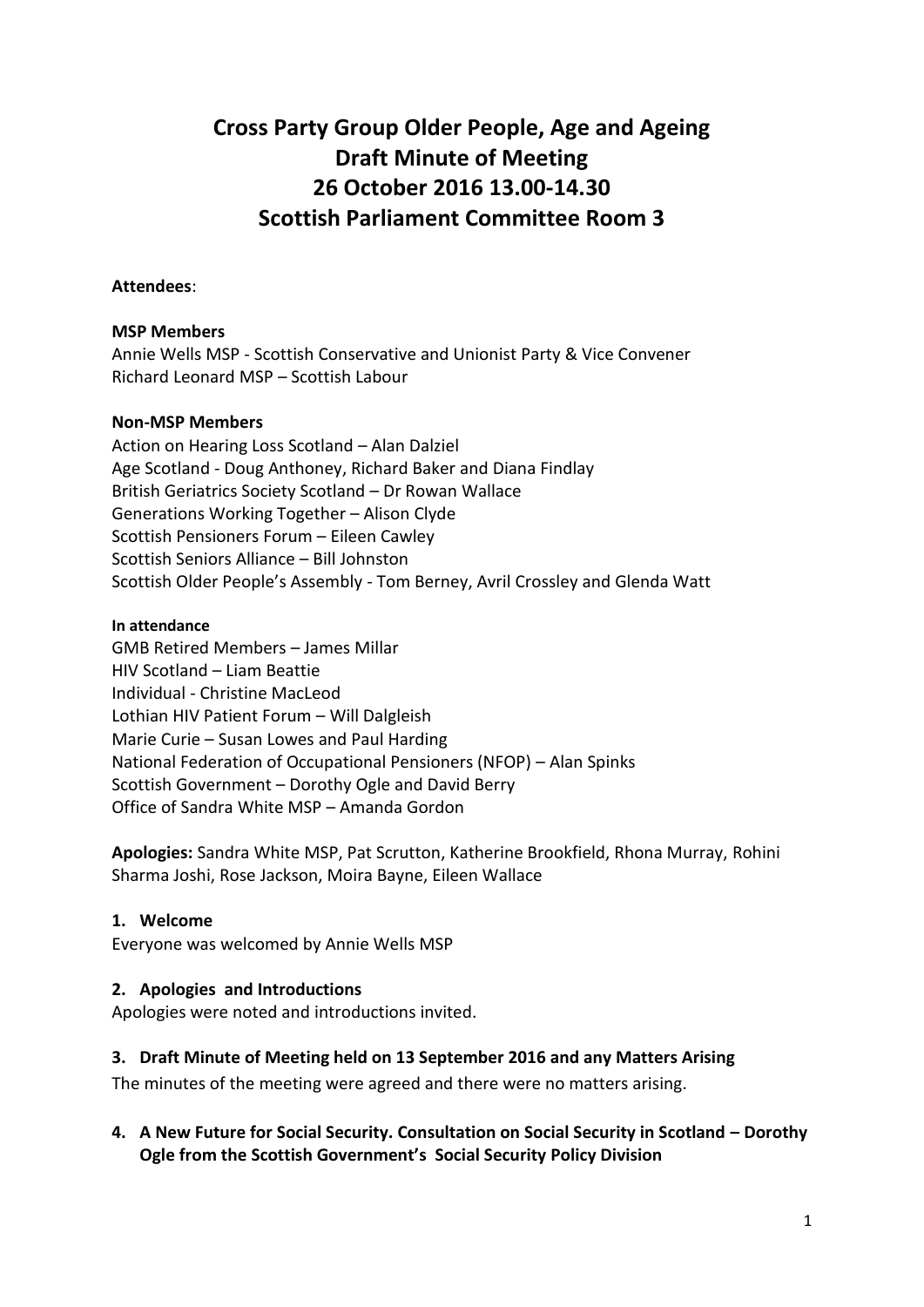Dorothy Ogle spoke to the presentation on 'A New Future for Social Security, Consultation on Social Security in Scotland'. She gave background to where the process began, the context and the journey so far. Three parts to the consultation were described- A Principled Approach, Devolved Benefits and Operational Policy. This includes consideration and actions on a complex range of tasks relating to a new system, a change of scale of enterprise, IT systems, procurement and staff organisation. The most important element being a safe and secure transition of payments to individuals. Participants were encouraged to contribute to the consultation which ends on 28 October 2016. Further information is at <https://consult.scotland.gov.uk/>

The following points were raised during the discussion:

- Industrial Injury Benefit and the need for a timescale for transfer to allow people to prepare
- That it would be a staggered timetable for delivery with communication in good time
- That applicants are put off applying through the automated system thereby forcing people to access information online. This should be avoided in any new Scottish system.
- The need for the service to join up effectively with DWP
- A Freephone number should be provided
- Smooth and ongoing communication between the two main agencies will be vital

# **Funeral Poverty**

Dorothy also referenced 'Funeral Poverty' and the devolution of the Funeral Payment. She spoke to the trends and the impacts of an inability to pay. She discussed the Scottish Government approach, statistics around applications, grants being awarded and a report providing wide reaching recommendations on how to tackle funeral poverty in Scotland. This is 'Funeral Poverty. A review for Scottish Government'.

[http://www.cas.org.uk/system/files/publications/funeral\\_poverty\\_in\\_scotland\\_0.pdf](http://www.cas.org.uk/system/files/publications/funeral_poverty_in_scotland_0.pdf) The Scottish Government response is at:

www.gov.scot/Topics/People/fairerscotland/future-powers/Publications/FuneralPoverty In addition, there have been three themed round table discussions led by the Cabinet Secretary for Communities, Social Security and Equalities and a Funeral Conference is to be held on the 16<sup>th</sup> November 2016 in Edinburgh. A Funeral cost Plan is to be developed early in 2017.

Points raised during discussion

- As all local authorities charge different rates for burial and cremation perhaps a standard cost could be introduced
- Possibility of a national funeral service
- Consideration should be given to the non devolved consumer legislation and implications for Scotland